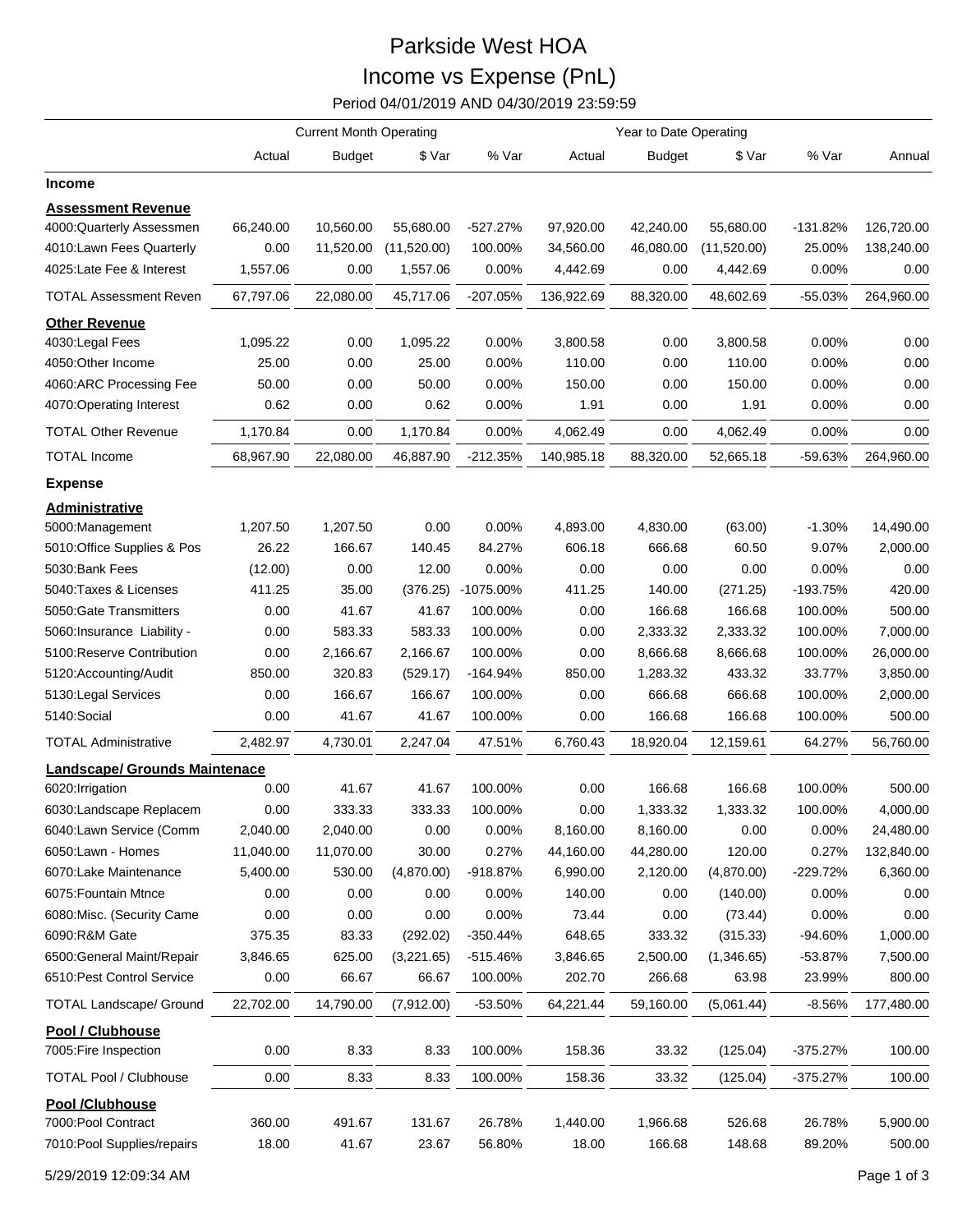## Parkside West HOA Income vs Expense (PnL)

Period 04/01/2019 AND 04/30/2019 23:59:59

|                              | <b>Current Month Operating</b> |               |            |           | Year to Date Operating |               |           |          |            |
|------------------------------|--------------------------------|---------------|------------|-----------|------------------------|---------------|-----------|----------|------------|
|                              | Actual                         | <b>Budget</b> | \$ Var     | % Var     | Actual                 | <b>Budget</b> | \$ Var    | % Var    | Annual     |
| 7030: Pool Security System   | 78.59                          | 74.17         | (4.42)     | $-5.96%$  | 157.18                 | 296.68        | 139.50    | 47.02%   | 890.00     |
| <b>TOTAL Pool /Clubhouse</b> | 456.59                         | 607.51        | 150.92     | 24.84%    | 1,615.18               | 2,430.04      | 814.86    | 33.53%   | 7,290.00   |
| <b>Utilities</b>             |                                |               |            |           |                        |               |           |          |            |
| 8000: Electric               | 1,502.23                       | 1,600.00      | 97.77      | 6.11%     | 6.049.85               | 6,400.00      | 350.15    | 5.47%    | 19,200.00  |
| 8010: Water/Sewer            | 41.92                          | 58.33         | 16.41      | 28.13%    | 198.58                 | 233.32        | 34.74     | 14.89%   | 700.00     |
| 8020: Phone                  | 186.34                         | 258.33        | 71.99      | 27.87%    | 698.68                 | 1,033.32      | 334.64    | 32.38%   | 3,100.00   |
| 8030:Garbage                 | 11.79                          | 12.00         | 0.21       | 1.75%     | 47.16                  | 48.00         | 0.84      | 1.75%    | 144.00     |
| 8040: Brighthouse Internet   | 104.26                         | 0.00          | (104.26)   | $0.00\%$  | 417.04                 | 0.00          | (417.04)  | $0.00\%$ | 0.00       |
| <b>TOTAL Utilities</b>       | 1,846.54                       | 1,928.66      | 82.12      | 4.26%     | 7,411.31               | 7,714.64      | 303.33    | 3.93%    | 23,144.00  |
| <b>TOTAL Expense</b>         | 27,488.10                      | 22,064.51     | (5,423.59) | $-24.58%$ | 80,166.72              | 88,258.04     | 8,091.32  | 9.17%    | 264,774.00 |
| Excess Revenue / Expense     | 41,479.80                      | 15.49         | 41,464.31  | 0.00%     | 60,818.46              | 61.96         | 60,756.50 | 0.00%    | 186.00     |